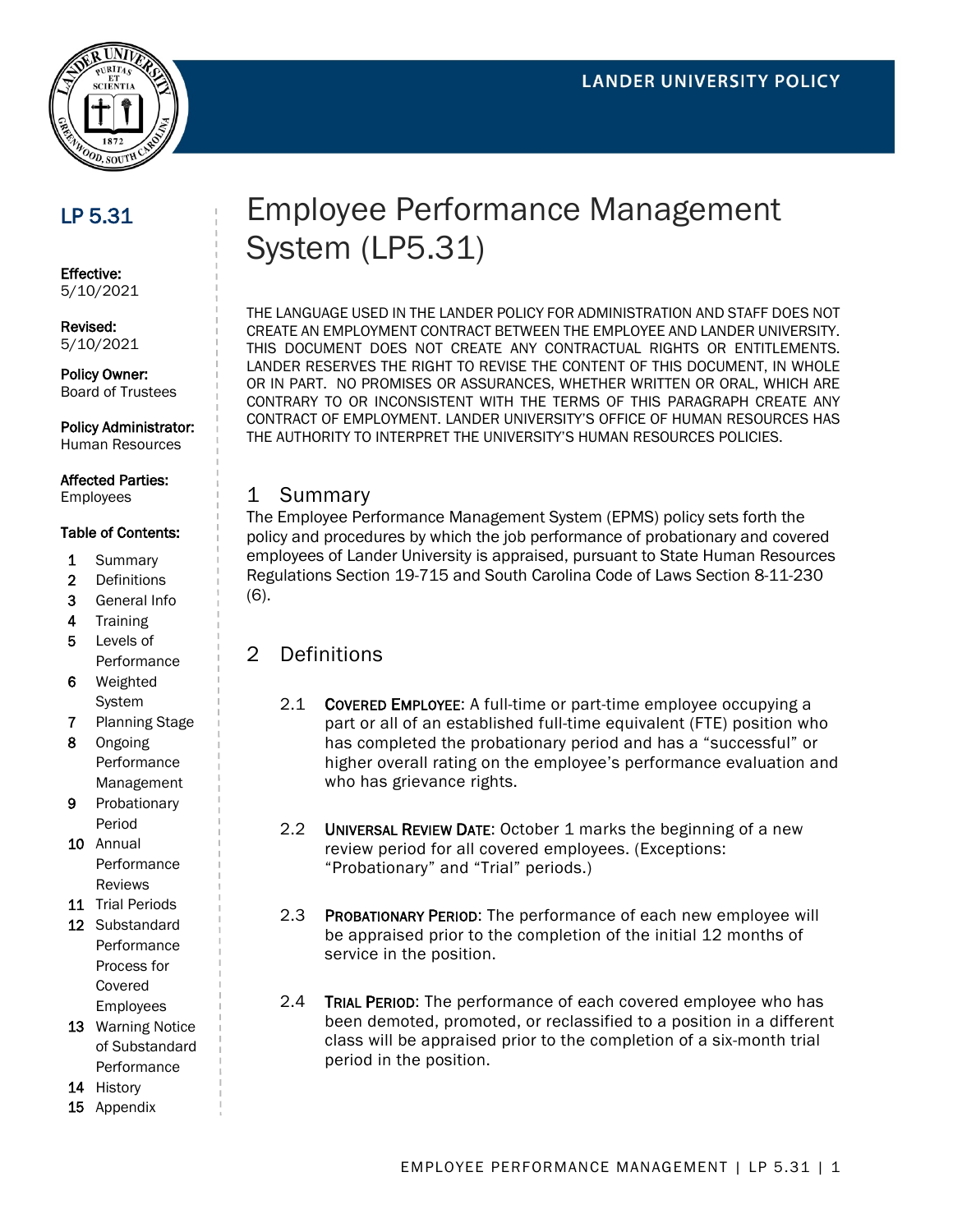- 2.5 SHORT YEAR REVIEW: A performance appraisal that evaluates an employee's performance for a period of time less than 12 months. (Exception – Trial period reviews and warning notice.)
- 2.6 SHORT-YEAR PLANNING STAGE: Any performance planning stage document for a period of time less than 12 months. (Exception – Trial period planning stage.)
- 2.7 RATER: The employee's immediate supervisor who has direct experience or knowledge of the work being performed.
- 2.8 Reviewer: The employee's next higher level supervisor (generally the rater's supervisor).

## 3 General Information

- 3.1 All performance appraisals shall be made in writing by the employee's supervisor (the rater) who has direct experience or knowledge of the work being performed.
- 3.2 The appraisal shall be reviewed by the next higher level supervisor (the reviewer), unless the rater is the university president, prior to the appraisal being discussed with the employee.
- 3.3 The reviewer may attach additional comments to the appraisal, and in the attachment may take exception to the rater's appraisal. In addition, the reviewer has the authority to change the appraisal completed by the rater. If the reviewer elects to change the rating, the change and associated justification should be noted on the appraisal document.
- 3.4 Whenever an employee's job responsibilities change significantly, the appraisal document should be revised to reflect those changes.
- 3.5 The final appraisal must bear the signature of the rater, the reviewer, and the employee, if possible. If any party refuses to sign the appraisal, a notation of the refusal shall be made on the performance appraisal. If possible, a witness should sign to acknowledge that the party refused to sign the appraisal.
- 3.6 All performance appraisals will become a permanent part of the employee's official personnel file.
- 3.7 Upon request, the university shall furnish the employee with a copy of the performance appraisal (with copies of all pertinent attachments), including the form completed at the time of the planning stage and the final appraisal form.
- 3.8 Employees exempt from coverage under the State Employee Grievance Procedure Act may also be given annual performance appraisals.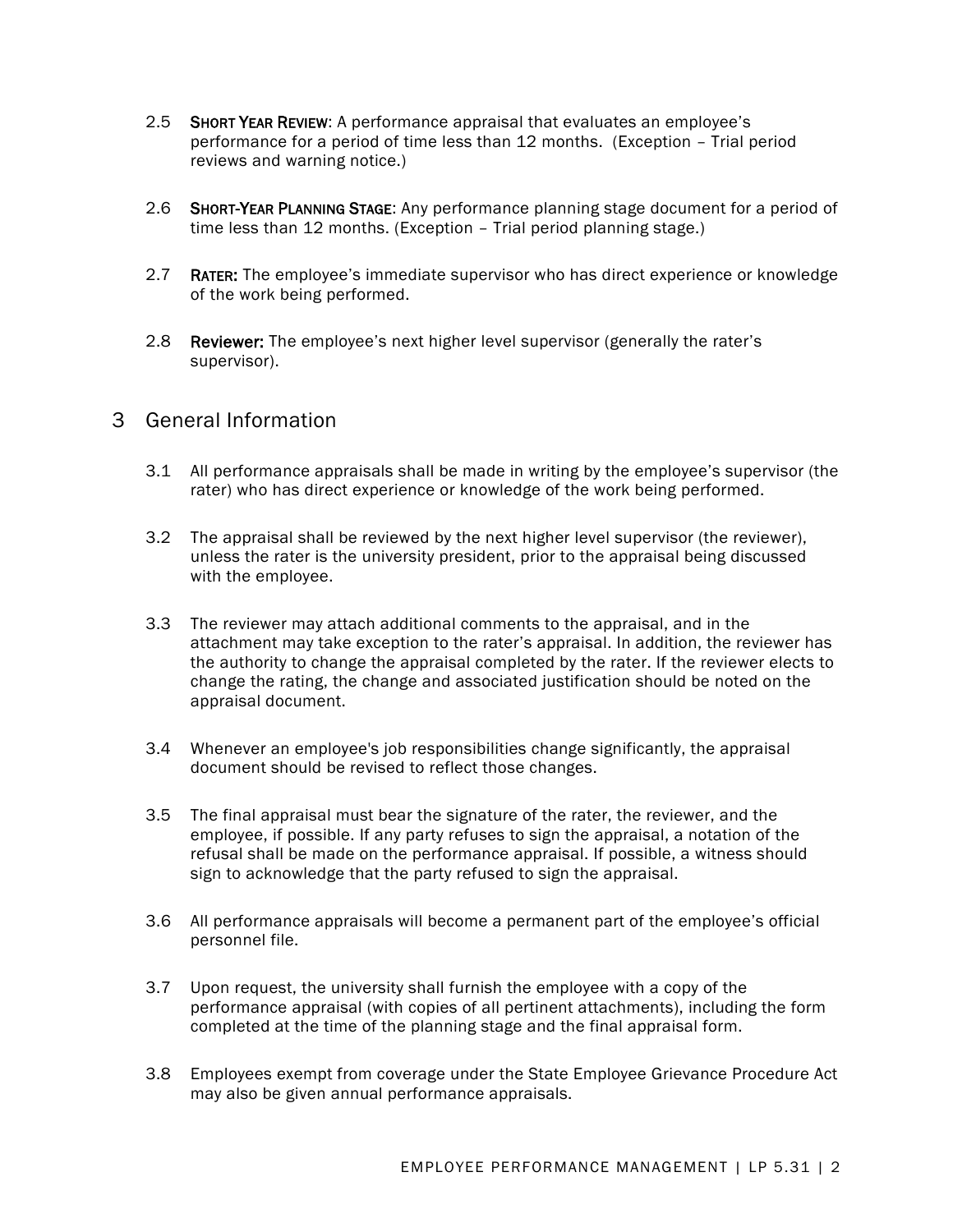## 4 Training

4.1 Training is encouraged for all employees in regard to EPMS.

### 5 Levels of Performance

- 5.1 The levels used to rate an employee's performance of each job function and objective and to rate overall performance include:
	- 5.1.1 Exceptional: Work that is above the criteria of the job function and objective throughout the rating period.
	- 5.1.2 Successful: Work that meets the criteria of the job function and objective.
	- 5.1.3 Unsuccessful: Work that fails to meet the criteria of the job function and objective.
- 5.2 Performance characteristics shall not be rated by the three levels of performance but shall be given a rating of pass or fail. Examples of employee performance management system performance characteristics can be found in Appendix (Section 14).
	- 5.2.1 PASS: Meets requirements.
	- 5.2.2 FAIL: Fails to meet requirements.

#### 6 Weighted System

6.1 In order to reduce subjectivity in an evaluation, a numerical value will be assigned to each level of performance of the job function and objective. The supervisor and the employee will determine the weight to be assigned for each individual job function and objective. Performance characteristics will not be given a numerical score but will be given a rating of pass or fail.

| Performance<br>Level | Point<br>Values | <b>Overall Range for</b><br><b>Final Score</b> |
|----------------------|-----------------|------------------------------------------------|
| Exceptional          |                 | 1.5 to $2.0$                                   |
| Successful           |                 | 1.0 to 1.49                                    |
| Unsuccessful         |                 | .99 and below                                  |

6.1.1 The percentage of time for all job functions (if applicable) must total 100%.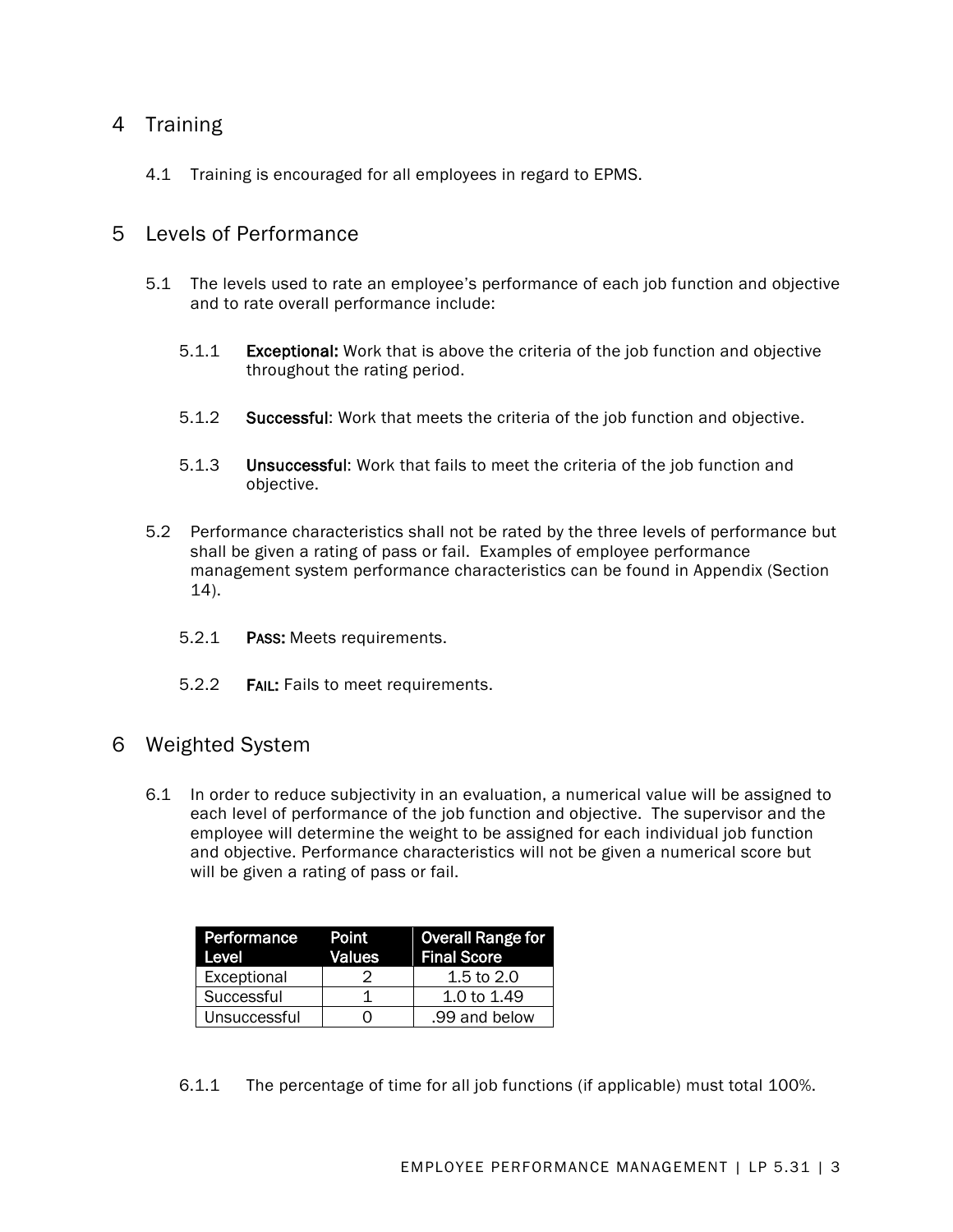- 6.1.2 Each rating is multiplied by the percentage of time assigned to job functions.
- 6.1.3 All sums are added together and divided by 100 to reach a final numerical rating.

# 7 Planning Stage

7.1 Each employee shall have a planning stage conducted at the beginning of each rating period. The employee's job functions (which include job duties and success criteria), objectives, and performance characteristics for the next rating period will be discussed at this time. The rater and employee should participate in drafting the planning stage document. The reviewer and the rater should discuss the requirements for the coming year prior to the planning stage. A rater may incorporate a team activity into the planning stage document. The team performance being evaluated could constitute a job function, an objective, or one criterion for a particular job function or objective. A rater may also link the employee's training plan to the planning stage document.

#### 7.1.1 Job Functions

7.1.1.1 The rater and the employee shall determine the job functions, which include job duties and success criteria, by reviewing the employee's position description. If the position description is not up-to-date, or if there is no position description, one should be prepared and submitted for approval. In any instances where the rater and employee cannot agree upon the job functions, the rater's decision shall be final. The statement outlining the job function should include descriptive information about the performance expectations (success criteria) of the rater. The descriptive statement should specify the expectations of the rater by which the rater would determine how well the employee has met performance requirements. Each job function and objective shall be rated in the evaluation stage based on the three levels of performance. It shall be mandatory for all raters to be evaluated on the timely completion of each employee's performance appraisal.

#### 7.1.2 Objectives

7.1.2.1 Objectives shall be optional for all employees. An objective should be included when the employee is assigned a special, non-recurring project or assignment that is not included in the employee's position description. The statement outlining the objective(s) should also include descriptive information about the performance expectations (success criteria) of the rater. The descriptive statement should specify the expectations of the rater for the employee to meet successful performance requirements. Each objective shall be rated in the evaluation stage based on the three levels of performance.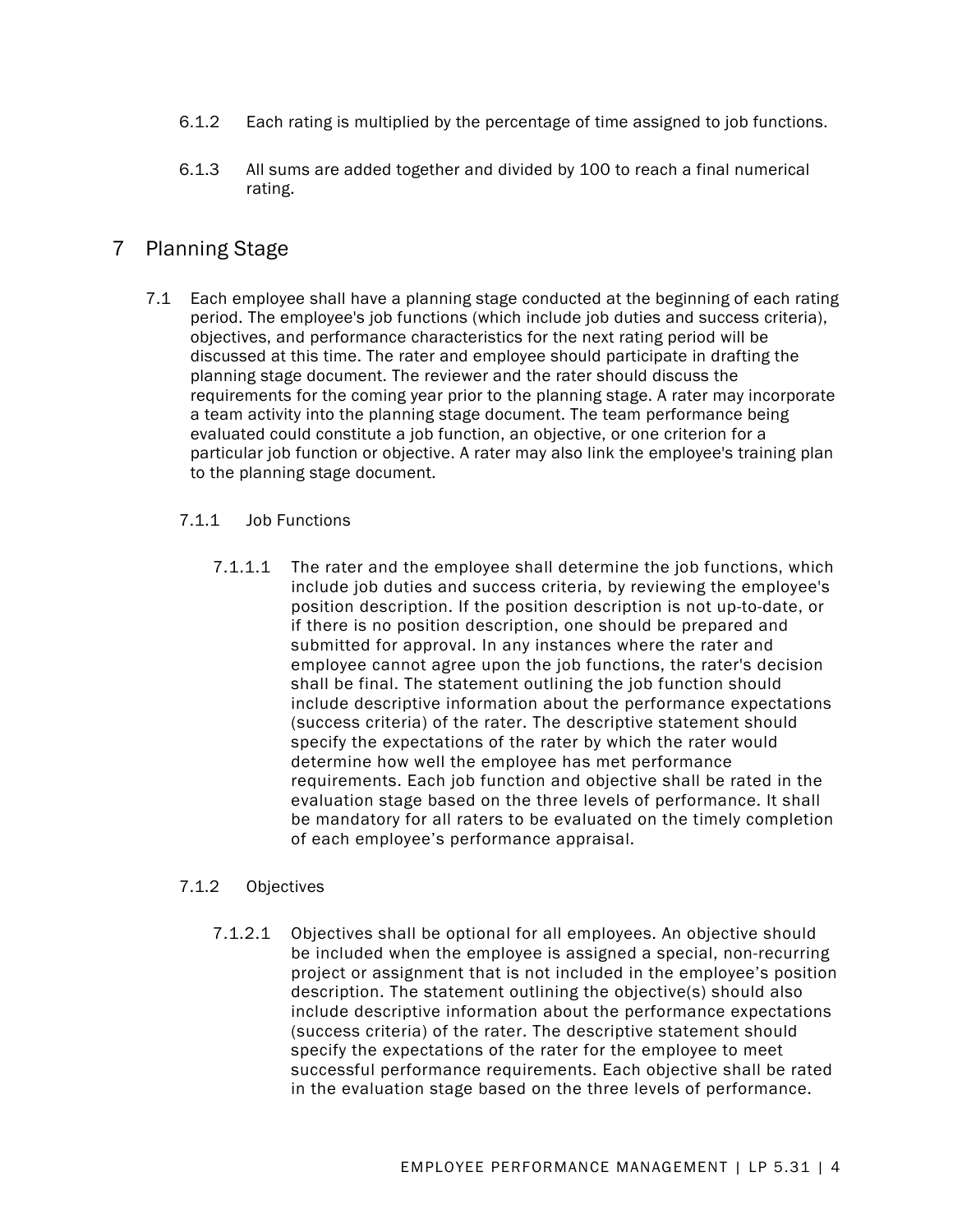- 7.1.3 Performance Characteristics
	- 7.1.3.1 Each performance characteristic shall be defined in the planning stage and rated as "pass" or "fail" in the evaluation stage. The performance characteristics section shall be used as a communication tool to emphasize those performance characteristics that are important to success in performing the job functions and meeting the objectives included in the planning document. The performance characteristics section shall not be weighted in the determination of the overall performance rating. It shall be mandatory for all managers and supervisors to be rated on the performance characteristic of "promoting equal opportunity." (Promoting equal opportunity includes such areas as hiring, promotion, or placement; level of personal and organizational commitment to equal opportunity; progress toward achieving a fully integrated and representative work force; and contribution toward minority programs and other social/economic equal opportunity goals.)

# 8 Ongoing Performance Management

8.1 A rater should continue to provide performance feedback to employees throughout the review period. An unofficial mid-year review is encouraged to facilitate this communication between raters and employees. In addition, various options are available to the rater in conducting performance management. A rater may gather feedback to prepare the appraisal document and/or conduct unofficial appraisals more frequently than required in this policy.

## 9 Probationary Period

- 9.1 Each new employee in probationary status shall be rated prior to the completion of a 12-month probationary period for non-instructional personnel and of the academic year duration for instructional personnel. The performance review date marks the beginning of a new review period. If an employee does not receive a performance appraisal prior to his or her performance review date, the employee will receive a "successful" rating by default and obtain covered status as a state employee and permanent status in the class.
- 9.2 The probationary period may not be extended. After satisfactory completion of the probationary period, an employee may receive a short year planning stage and a short year review in order to move the employee to the universal review date. If an employee is not performing satisfactorily during the probationary period, the employee shall be terminated before becoming a covered employee. Until an employee has completed the probationary period and has achieved a "successful" or higher overall rating on the employee's evaluation, the employee has no grievance rights under the State Employee Grievance Procedure Act. Therefore, an agency is not required to follow the "Substandard Performance Process" to terminate a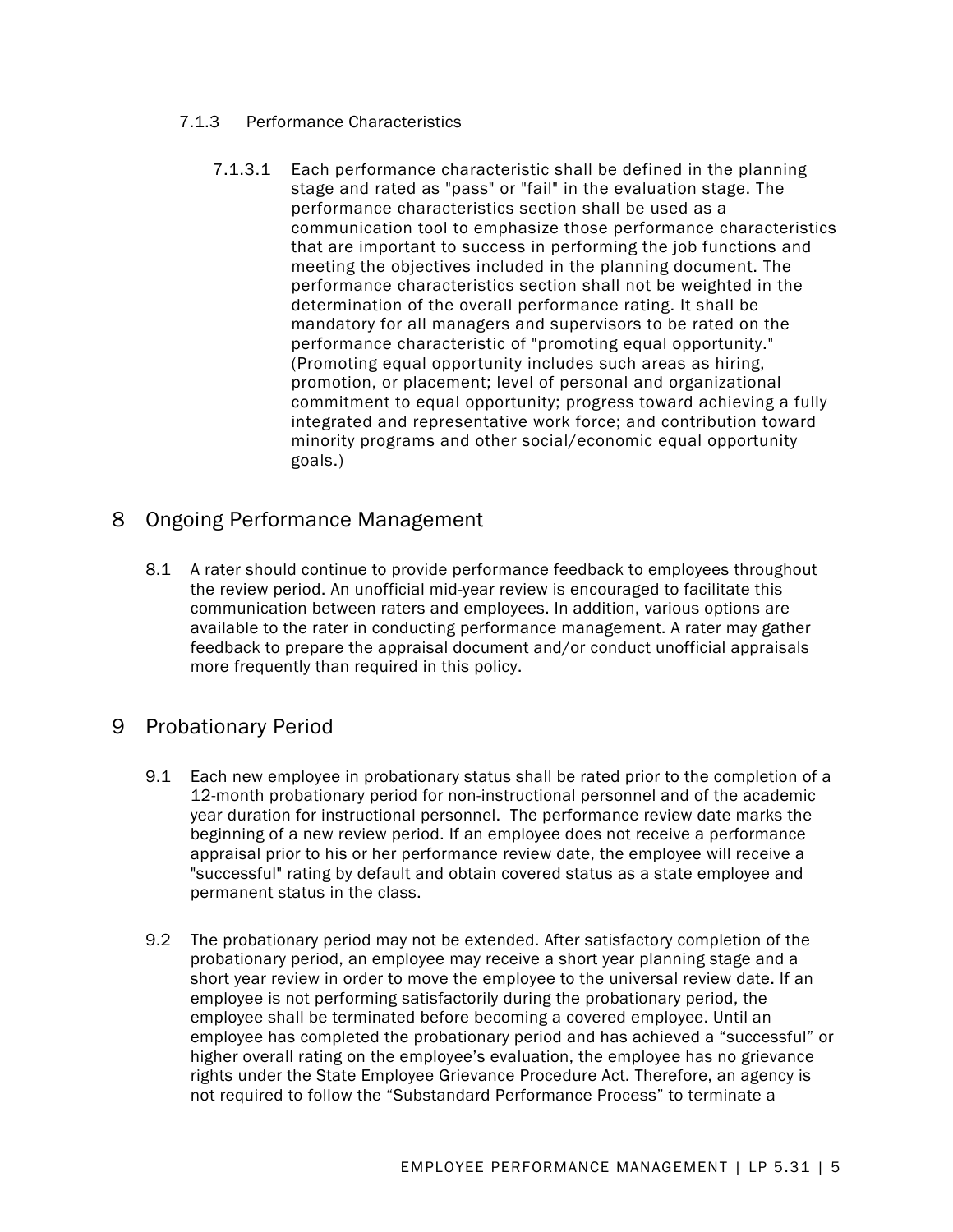probationary employee. The "successful" rating is the equivalent to the "meets" performance rating referenced in the State Employee Grievance Procedure Act.

## 10 Annual Performance Reviews

- 10.1 All employees shall be given an annual appraisal no more than 90 calendar days prior to the employees' performance review date. If an employee is on approved leave with or without pay for more than 30 consecutive workdays, the employee's performance review date may be advanced up to 90 days. A covered employee who receives a "Warning Notice of Substandard Performance" may have the performance review date advanced to coincide with the "Warning Notice of Substandard Performance" dates.
- 10.2 The performance review date marks the beginning of a new review period. If an employee does not receive an appraisal prior to the performance review date, the employee shall receive a "successful" rating by default. A covered employee may not be issued either an overall "unsuccessful" appraisal or an "unsuccessful" rating on any essential job function or objective that significantly impacts performance without following the "Substandard Performance Process." Should the review date advance, the employee may require a short year planning stage and a short year review period in order to move the employee back to the universal review date.

# 11 Trial Periods

- 11.1 Each covered employee who has been demoted, promoted, or reclassified shall be appraised prior to the completion of a six-month trial period in the position. The performance review date marks the beginning of a new review period. If an employee does not receive a performance appraisal prior to the performance review date, the employee will receive a "successful" rating by default and obtain permanent status in the new classification. Once an employee has completed a successful trial period and obtained permanent status in a class, the employee retains permanent status in the class throughout the employee's continuous service. The six-month trial period may be extended up to 90 calendar days upon written notice to the employee prior to the end of the six-month trial period. The employee's performance review date shall be advanced for the time period such extension is in effect. After satisfactory completion of the trial period, the employee may require a short year planning stage and a short year review in order to move the employee back to the universal review date.
- 11.2 The "Substandard Performance Process" is not required to demote or reclassify downward an employee in trial status to the same class from which promoted if the demotion or reclassification occurs within the trial period. The "Substandard Performance Process" is also not required to demote or reclassify downward an employee in trial status to a class in an equal or higher pay band from which promoted if the demotion or reclassification occurs within the trial period. An employee in a trial status may not grieve such a demotion. An employee in trial status may not be terminated or demoted to a class in a lower pay band than that from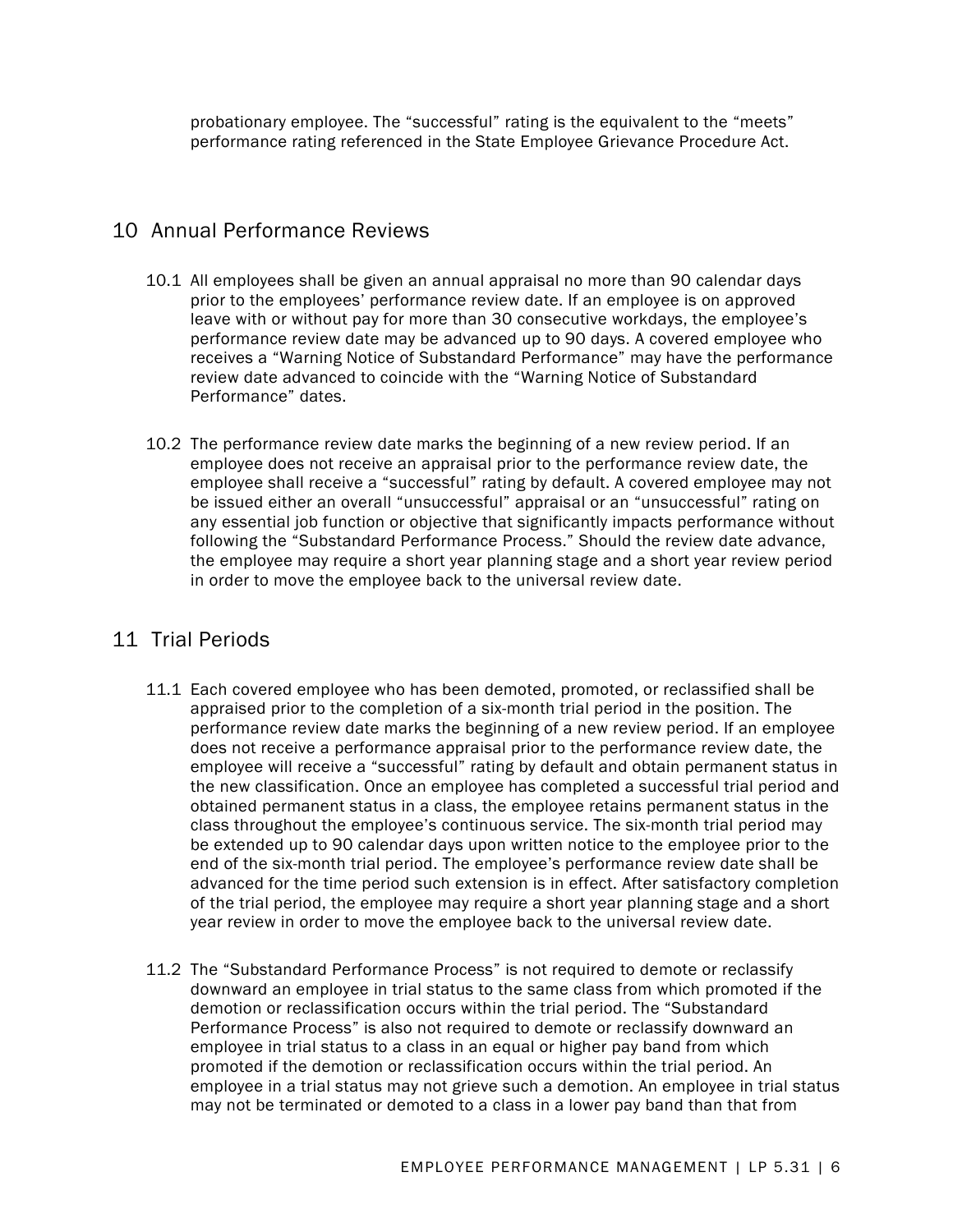which he or she was promoted for performance reasons without following the "Substandard Performance Process."

## 12 Substandard Performance Process for Covered Employees

- 12.1 A covered employee is entitled to adequate notice of substandard performance and the opportunity to improve the substandard performance before receiving an "unsuccessful" rating and being removed from the position. To ensure that this notice occurs, the following procedures shall be followed:
	- 12.1.1 A rater shall issue a "Warning Notice of Substandard Performance" prior to issuing an "unsuccessful" rating to a covered employee. If, during the performance period, an employee is considered "unsuccessful" in any essential job function or objective that significantly impacts performance, the rater shall provide the employee with a written "Warning Notice of Substandard Performance." The warning notice shall provide for an improvement period of no less than 30 days and no more than 120 days. The warning notice may be issued at any time during the review period. Ordinarily, the warning period may not extend beyond the employee's review date. However, the review date may be advanced to coincide with the "Warning Notice of Substandard Performance" date. Should the performance review date be advanced and the employee receive a "successful" or above rating on all essential job functions/objectives that significantly impacts performance noted in the warning notice, the employee may require a short year planning stage and a short year review in order to move the employee back to the universal review date.
	- 12.1.2 The rater and the employee should participate in drafting a work improvement plan. The work improvement plan should include a list of ways to improve the deficiencies and other appropriate performance-related recommendations. In those instances where the rater and employee cannot agree upon the content of the work improvement plan, the rater's decision shall be final.
	- 12.1.3 During the warning period, the employee and the rater shall have regularly scheduled meetings during which they shall discuss the employee's progress. Documentation is required to verify that these counseling sessions were held. Copies of this documentation shall be placed in the employee's official personnel file and given to the employee, upon request.
	- 12.1.4 If the employee's performance is rated "successful" or above on all essential job functions/objectives that significantly impact performance noted in the warning notice by the end of the warning period, employment shall continue. If the employee is rated "unsuccessful" on any essential job function or objective that significantly impacts performance as noted in the warning notice by the end of the warning period, the employee shall be removed from the position immediately (i.e., terminated, reassigned or demoted).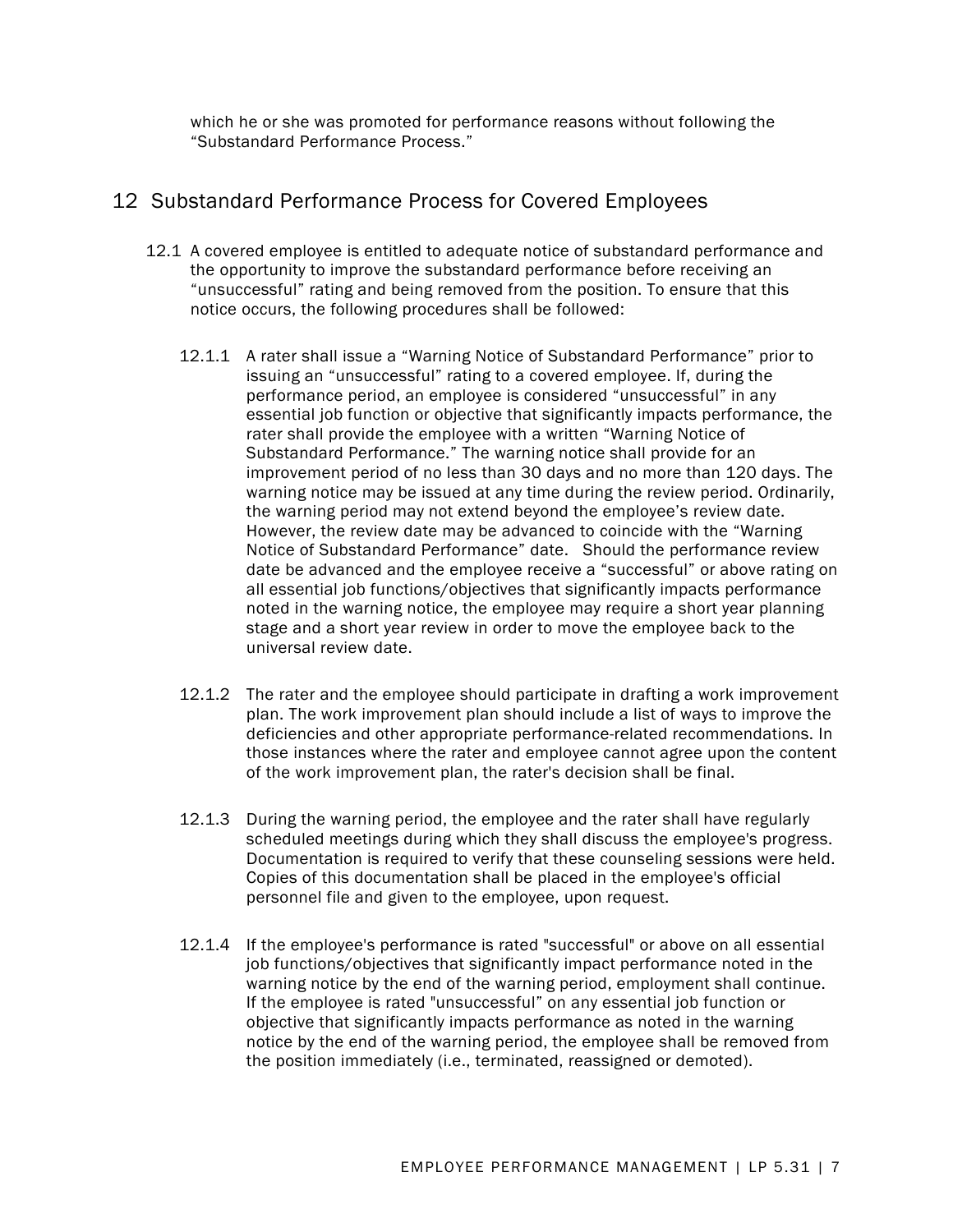- 12.1.5 Once a time frame for improving substandard performance has been given, the employee must receive a written appraisal prior to the end of the warning period or the employee will receive a "successful" rating by default.
- 12.1.6 If an employee has been issued two warning notices within a 365-day period and performance drops to a substandard level on any essential job function/objective that significantly impacts performance for a third time within a 365-day period, the employee shall be removed from the position upon the third recurrence of such substandard performance by issuing the "unsuccessful" appraisal. A warning notice is not required on the third occurrence.

# 13 Warning Notice of Substandard Performance

- 13.1 The requirements of a "Warning Notice of Substandard Performance" are:
	- 13.1.1 The notice shall be in writing, addressed to the employee, labeled as a "Warning Notice of Substandard Performance," and signed by the employee (witnessed, if employee refuses to sign).
	- 13.1.2 The notice shall list the job function(s) and/or objective(s) included on the employee's planning document on which the employee's performance is considered "unsuccessful," with an explanation of the deficiencies for each job function and/or objective.
	- 13.1.3 The notice shall include the time period for improvement and the consequences if no improvement is noted (i.e., termination, demotion, or reassignment).
	- 13.1.4 The notice shall include a plan for meetings to discuss the employee's progress during the warning period.
	- 13.1.5 A copy of the notice shall be given to the employee and placed in the employee's official personnel file.

## 14 History

- Drafted and/or Revised by Lander University Office of Human Resources on 9/29/2020.
- Approved by the South Carolina Division of State Human Resources on 10/14/2020.
- Reviewed by Board of Trustees Policy Committee on 4/23/2021.
- Revised by Human Resources and Policy Coordinator on 4/28/2021.
- Awaiting review and approval by Board of Trustees on 5/10/2021.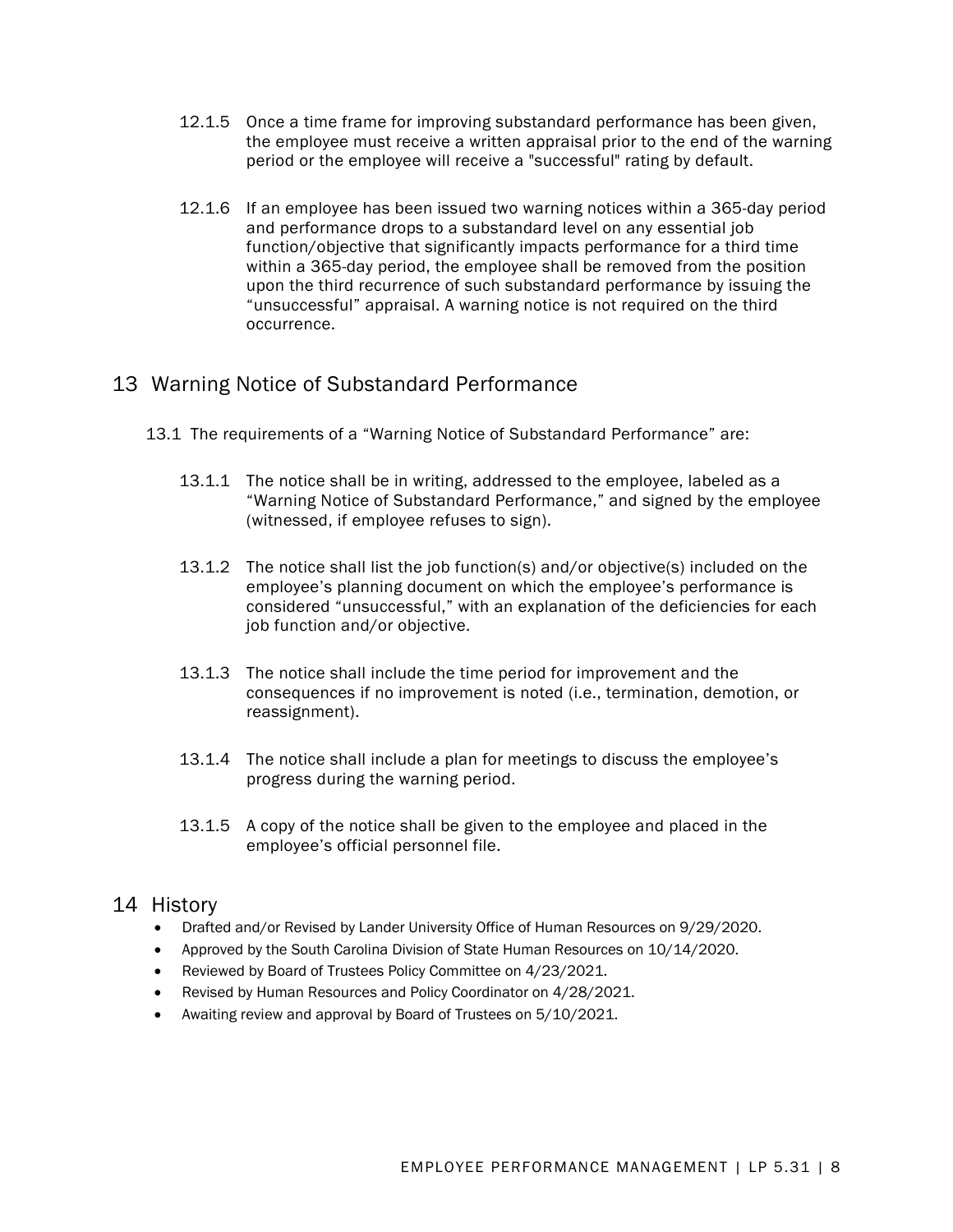# 15 Appendix: South Carolina Department of Administration EPMS **Characteristics**

The following reference to the South Carolina Department of Administration's Employee Performance Management System (EPMS) Performance Characteristics is provided here as a reference that was last updated June 2019.[1](#page-8-0)

#### Functional Qualities

- *Self-Management:* Works with minimal supervision, manages own time effectively, maintains control over all current projects/responsibilities. Follows up on all relevant issues.
- *Technical Competence*: Possesses necessary knowledge to effectively perform job and able to apply what he/she has learned about his/her job. Acquires new knowledge, skills and abilities as required by the job.
- *Quantity of Work*: The extent to which the employee produces an acceptable amount of work in order to meet schedules and deadlines.
- *Quality of Work*: The extent to which the employee neatly, thoroughly, and accurately completes job assignments according to established standards of quality. Continuously improves quality of work.
- *Problem Analysis*: Able to identify problems and relevant issues and breaks problem into components. Sees relationships and alternative solutions and arrives at sound conclusions through a logical process.
- *Accuracy of Work*: The degree to which the employee makes mistakes or errors that require corrections.
- *Time Management*: Employee is prompt in reporting for work and effectively and efficiently uses his/her time to accomplish his/her job tasks.
- *Safety*: Follows established safety practices and corrects unsafe work practices on the job.
- *Concentration*: Able to put aside distractions and stays with a job until complete. Able to "stick to" assignments and get results in spite of difficulties.
- *Responsibility*: Asks for work after completing assignments and does not make excuses but addresses problems squarely. Offers action plans to resolve problems and suppresses "self-forgiving" tendencies regarding so-called "uncontrollable elements."

#### Personal Qualities

- *Judgment*: Able to reason, compare, understand, and think rationally on the job. Makes quality work-related decisions based on sound conclusions/data. Able to separate facts from opinions.
- *Leadership*: Employee can be relied upon to guide others to the accomplishment of objectives/responsibilities, to promote teamwork, and to resolve problems.
- *Initiative*: Starts assignments without prompting and independently contributes ideas and projects. Sees and acts upon new opportunities. Thinks and acts independently and promptly addresses problems.
- *Dependability/Reliability*: Employee can be relied upon to meet work schedules and fulfill job responsibilities and commitments. Meets deadlines and follows instructions.

<span id="page-8-0"></span><sup>1</sup> [https://admin.sc.gov/sites/default/files/state\\_hr/EPMS%20Performance%20Characteristics.docx](https://admin.sc.gov/sites/default/files/state_hr/EPMS%20Performance%20Characteristics.docx)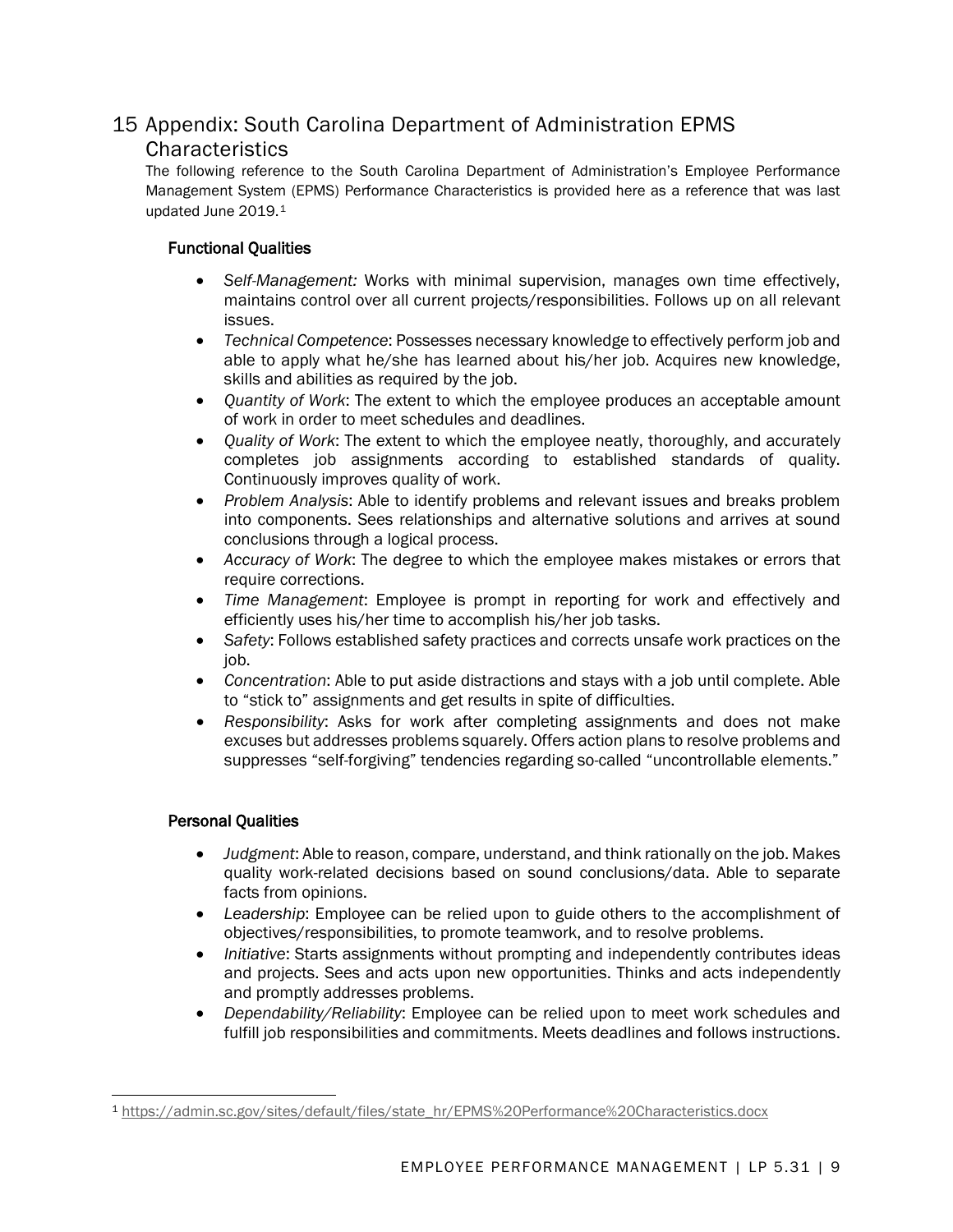#### Interpersonal Qualities

- *Customer Service*: To effectively and efficiently meet the needs of those served by continually assessing performance based on customer feedback.
- *Listening Skills*: Asks meaningful questions and listens closely and respectfully before offering comments.
- *Acceptance*: Gains confidence of others and earns respect of subordinates, peers and superiors. Values diversity and respects opposing opinions.
- *Teamwork*: Degree to which one works effectively and cooperatively with others and other departments in achieving organizational goals. Degree of responsiveness to organizational needs.
- *Adaptability*: Employee can adapt to job or organizational changes. Readily accepts new responsibilities and assignments.
- *Communication Ability*: Ability of employee to present accurate information to other employees, peers, and superiors.

#### Management Functions

- *Planning and Organizing*
	- $\circ$  Organizes department's work to meet the mission of the agency. Establishes a course of action for meeting an objective.
	- o Allocates resources and personnel for best effect within budget limits.
	- o Develops schedules for activities and projects.
	- o Sets and observes priorities in order to avoid backlogged work.
	- $\circ$  Effectively matches short-term goals to contribute toward longer-range plans.
- *Controlling*
	- o Monitors, regulates and facilitates employee's activities. Establishes and maintains effective procedures to monitor and control activities within the employee's responsibility. Monitors the progress and results of delegated assignments and keeps informed of developments in area of responsibility.
- *Delegating*
	- o Allocates responsibilities to employees to help develop their career potential.
	- o Uses staff members effectively by allocating decisions and other responsibilities to the appropriate employees.
	- o Provides clear instructions and leadership so delegated tasks are properly completed.
	- o Establishes and empowers teams, where appropriate, to improve work systems and processes.
- *Motivating*
	- $\circ$  Creates an organizational environment or climate in which employees can perform to the best of their ability.
	- $\circ$  Establishes employee motivation by giving employees timely and regular recognition and feedback for work performed.
	- o Ensures that employee is aware of the possibility of advancement and growth.
	- o Develops a sense of trust, respect and responsibility.
- *Developing*
	- $\circ$  Develops a learning environment for both employee and supervisor by continuing education and training to stay abreast of the current state of the art in one's field. Makes training projections based on current trends and future goals.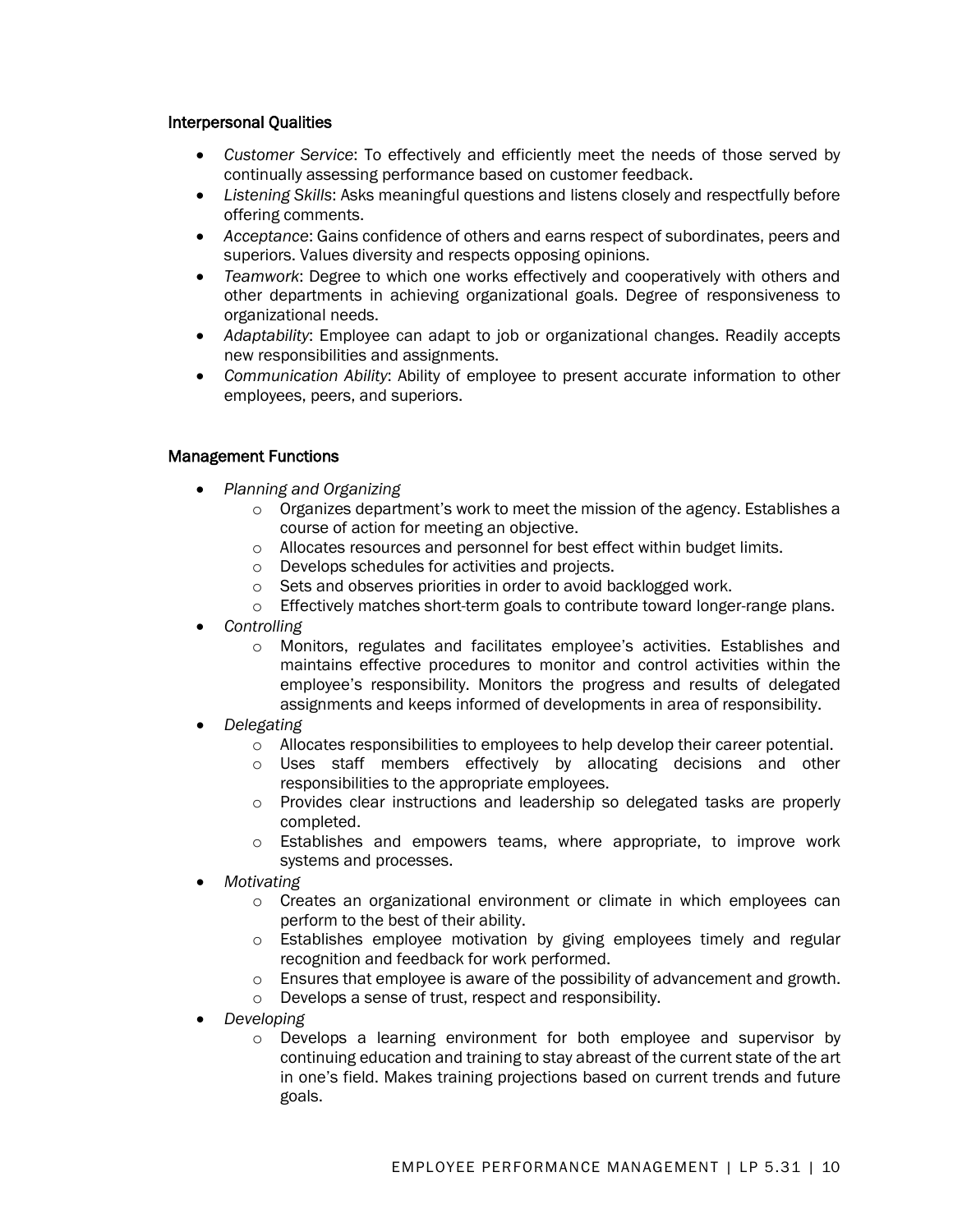- o Determines learning and training needs. Allocates resources to provide necessary training.
- o Selects appropriate learning activities.
- o Promoting Equal Opportunity: Promoting agency affirmative action goals in such areas as hiring, promotion, or placement; level of personal and organizational commitment to equal opportunity; progress toward achieving a fully integrated and representative work force; and contribution toward minority programs and other social economic equal opportunity goals. \*All management/supervisory employees are required to be rated on this characteristic.

#### Management Skills

- *Quality Focus*
	- o Fosters culture of continuous improvement through ongoing assessment of agency processes and systems.
	- o Focuses on customer service.
	- o Promotes teamwork.
	- o Strives for quality work products.
- *Internal Environment Focus*
	- o Knows the impact of decisions and actions on individuals and other parts of agency.
	- o Maintains open communication with peers in other departments.
	- $\circ$  Understands the agency's organization and methods. Knows and accepts agency's
	- o mission, goals and objectives.
- *External Environment Focus*
	- o Knows and allows for influences outside the agency. Anticipates factors that may alter the agency's mission. Stays abreast of events in government that could affect agency.
	- o Regularly reads news and business-related publications to stay abreast of information which impacts the agency.
- *Independence*
	- o Acts on the basis of own thoughts, not the influence of others.
	- o Works without close supervision.
	- o Seeks approval and advice in situations outside personal authority and expertise.
- *Tenacity*
	- o Overcomes obstacles to the attainment of a goal through sound problemsolving techniques.
	- o Pursues goals until they are achieved or their attainment is no longer reasonable.
- *Initiative*
	- o Initiates action.
	- o Actively attempts to influence events that can affect the achievement of goals.
	- o Does not readily accept circumstances that interfere with the attainment of goals.
	- o Regularly originates ideas and activities.
- *Self-Control*
	- o Maintains composure under provocative circumstances.